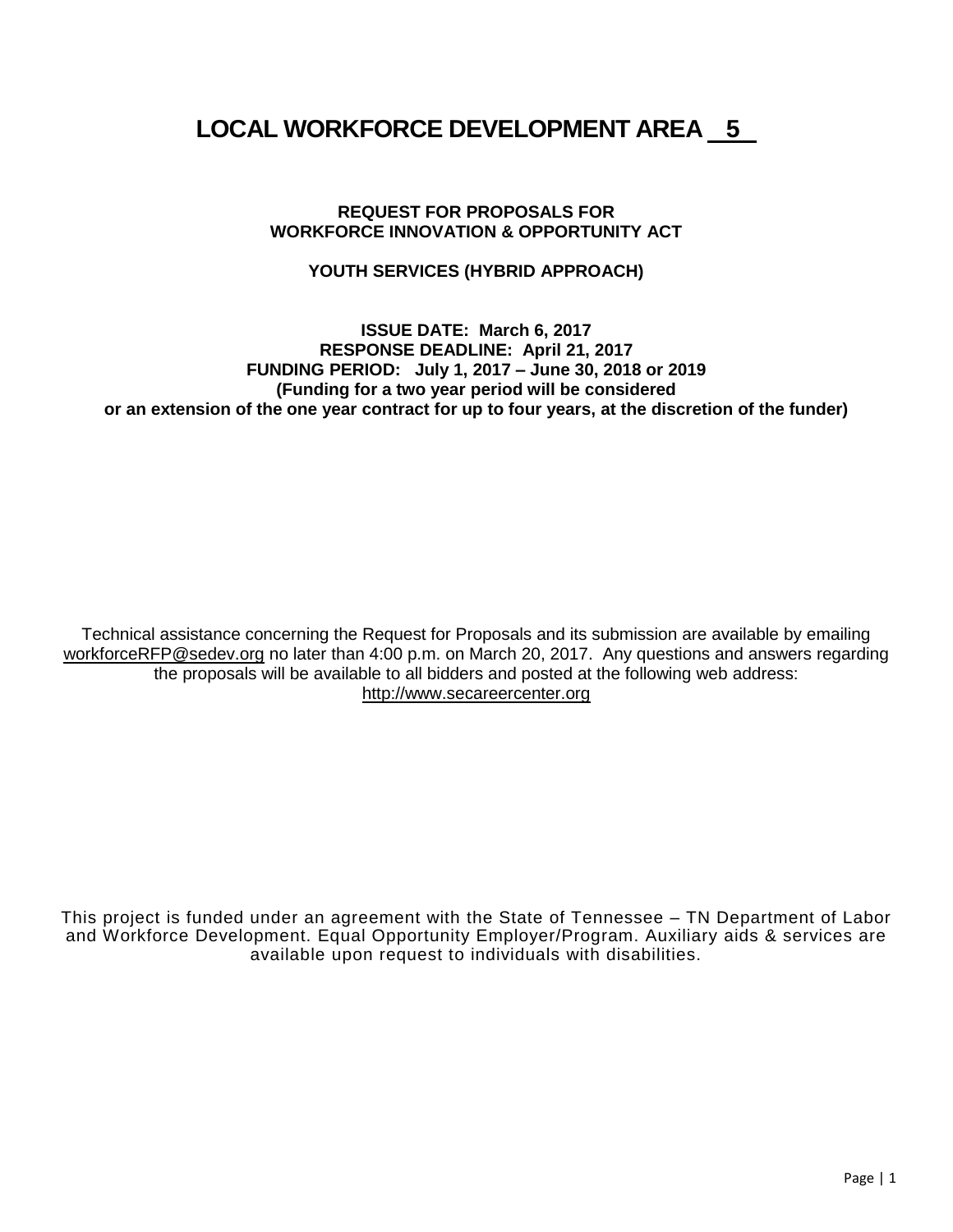# **I. Background:**

The purpose of this Request for Proposals (RFP) is to identify and fund organizations in the Southeast Tennessee region that will provide innovative programming and complementary services that result in Out-of-School Youth, ages 16-24, achieving academic and employment success.

This project will be funded under The Workforce Innovation and Opportunity Act (WIOA), a federally program funded through the U.S. Department of Labor and the State of Tennessee Department of Labor and Workforce Development. WIOA is a primary source of federal funds for workforce development activities throughout the nation; however, the legislation requires multiple partners to contribute to infrastructure operations and services. WIOA funds are awarded to the Chief Elected Officials (CEOs) of a Local Workforce Development Area (LWDA) to serve two primary customers: job seekers and businesses through a One-Stop system branded as the American Job Center (AJC) system. The intent of WIOA is to strengthen the workforce system through innovation and alignment of services to promote individual and economic growth, meeting the business and industry needs in the area. One of the main purposes is to assist individuals with barriers to employment in increasing their access to employment, education, training and support so they may succeed in the labor market. The AJC network in a LWDA must include at least one AJC with services offered by all required partners and may include additional affiliate centers and/or access sites. A Local Workforce Development Board (LWDB), appointed by the CEOs and approved by the Governor, oversees the workforce system and activities in a LWDA. The LWDB is responsible for meeting performance goals negotiated with the TN Department of Labor and Workforce Development.

The Chief Elected Officials of LWDA 5 have appointed the Local Workforce Development Board (Area 5) to oversee workforce services in Bledsoe, Bradley, Hamilton, Marion, Meigs, McMinn, Polk, Rhea and Sequatchie Counties. The LWDB Area 5 is a volunteer Board consisting of representatives of private employers, higher education, organized labor, non-profit organizations and public entities. The LWDB Area 5, in consultation with the Chief Elected Officials, is responsible for the oversight and selection of providers to partner with the Administrative Entity/Fiscal Agent (Lead Entity (SETD)) and Career Services provider, the Southeast Tennessee Development District, in the delivery of 14 elements for Out-of-School Youth specified in WIOA, referenced as the Youth Hybrid approach. All communication regarding contract deliverables will be made through the Administrative Entity/Fiscal Agent (Lead Entity (SETD)) or designee, currently the Program Director at [scowden@sedev.org.](mailto:scowden@sedev.org)

The process used to select eligible Youth Service Providers can be found at in the final WIOA Regulations at **§ 681.400.**

#### *Our Mission:*

*To drive innovative and transformational change in the development of the region's talent through focused delivery of quality services with integrity and flexibility. We collaborate with business, industry, economic* development and education to prepare and provide skilled workers and improve the standard of living in our *communities.*

#### *Our Vision:*

We are a dynamic and thriving region where prepared job seekers and quality career opportunities align with *the needs and demands of business and industry.*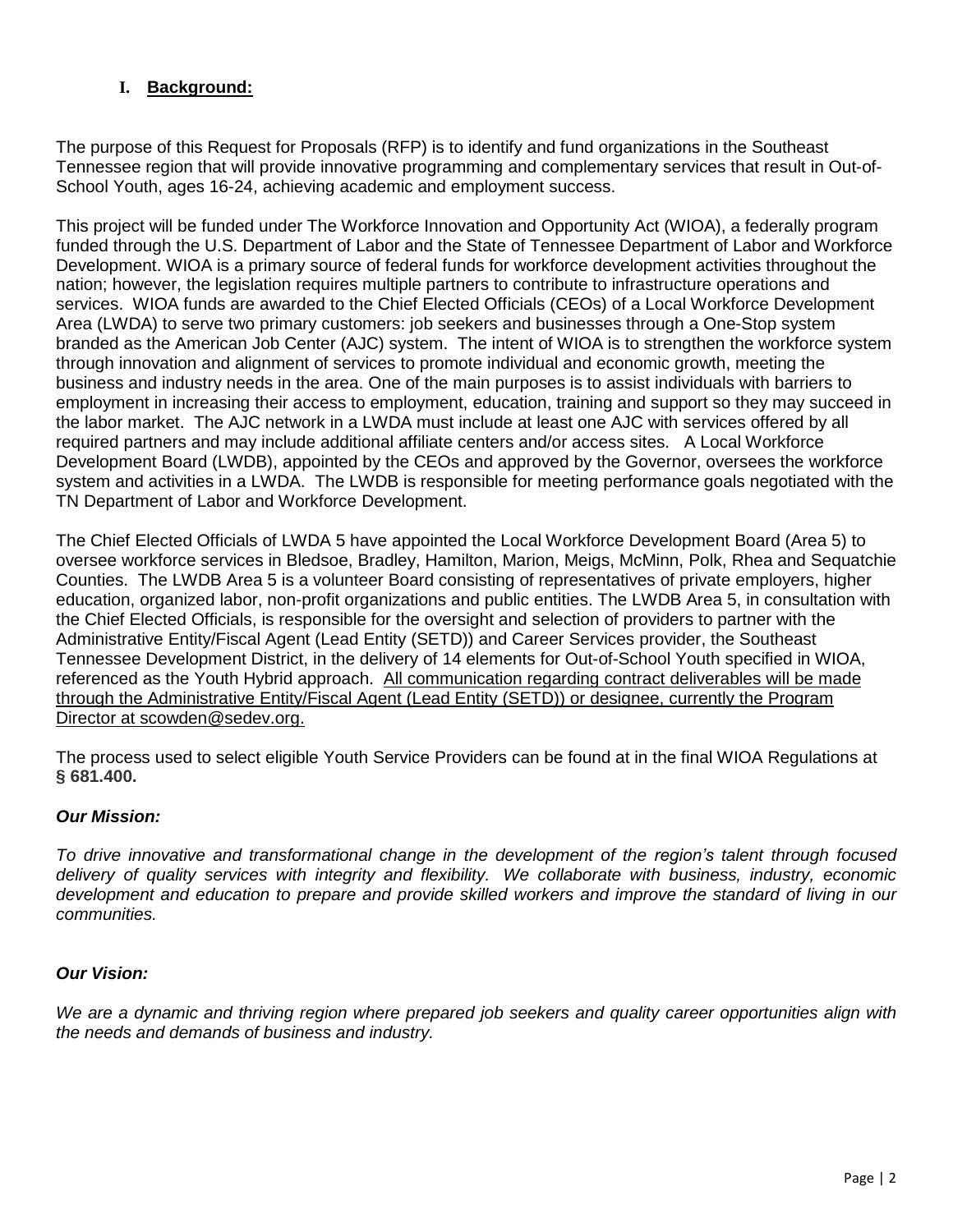# **II. Project Timeframe:**

| <b>RFP Release</b>                                                                                                        | March 6, 2017                                                                       |
|---------------------------------------------------------------------------------------------------------------------------|-------------------------------------------------------------------------------------|
| Notice of Intent to Apply (REQUIRED)<br>Submit as Attachment A                                                            | March 21, 2017<br><b>Submit as Attachment A</b>                                     |
| Bidders Questions submitted via email<br>(responses to questions will be posted at<br>secareercenter.org under FAQ:YOUTH) | From: 3-13-2017 To: 3-20-2017<br>to workforceRFP@sedev.org (email submissions only) |
| <b>Proposal Deadline</b>                                                                                                  | April 21, 2017                                                                      |
| <b>Review Committee Approval</b>                                                                                          | Week of May $1 - 5$ , 2017                                                          |
| <b>LWDB Approval</b>                                                                                                      | May 9, 2017                                                                         |
| <b>Anticipated contract Start Date</b>                                                                                    | <b>July 1, 2017</b>                                                                 |

# **III. Eligible Applicants:**

Any governmental office, educational institution, not-for-profit, or for-profit entity properly operating in the local area\* and accordance with Federal, State and local law, and in business for at least three years, may submit a proposal for consideration. Minority-owned and women-owned businesses are encouraged to apply.

Additional Requirements – The State and local boards shall ensure that in carrying out activities under this title, Out-of-School Youth partners:

(a) will disclose any potential conflicts of interest arising from the relationships with particular training service providers or other service providers;

(b) do not establish practices that create disincentives to providing services to individuals with barriers to employment who may require longer-term services, such as intensive employment, training and education services; and

(c) comply with Federal regulation, and procurement policies, relating to the calculation and use of profits.

Further, the LWDB will declare entities **ineligible** if they are presently debarred, suspended, proposed for debarment, declared ineligible or voluntarily excluded from participation in this transaction by any State or Federal department or agency. Respondents must disclose any legal judgments, claims, arbitration proceedings, lawsuits or other legal proceedings pending or outstanding (unresolved) against the organization, its owners, officers or principals. Respondents must comply with Section 504 of the Rehabilitation Act of 1973, the Federal Drug-Free Workplace Act of 1988, and the Americans with Disabilities Act to be eligible for a contract.

Ideal entities will offer expertise in delivering services to like populations so that referrals may be made to the contractor(s) and the contractor may refer to the Lead Entity (SETD) for the services specified in the Youth Hybrid as functions of the Lead Entity (SETD), as referenced on pages 7 and 8, "Program Design Elements."

\_\_\_\_\_\_\_\_\_\_\_\_\_\_\_\_\_\_\_\_\_\_\_\_\_\_\_\_\_\_\_\_\_\_\_\_\_\_\_\_\_\_\_\_\_\_\_\_\_\_\_

\*Located in the local area is defined as any entity or consortium having a current operating program(s) in any county within LWDA 5 as defined above herein.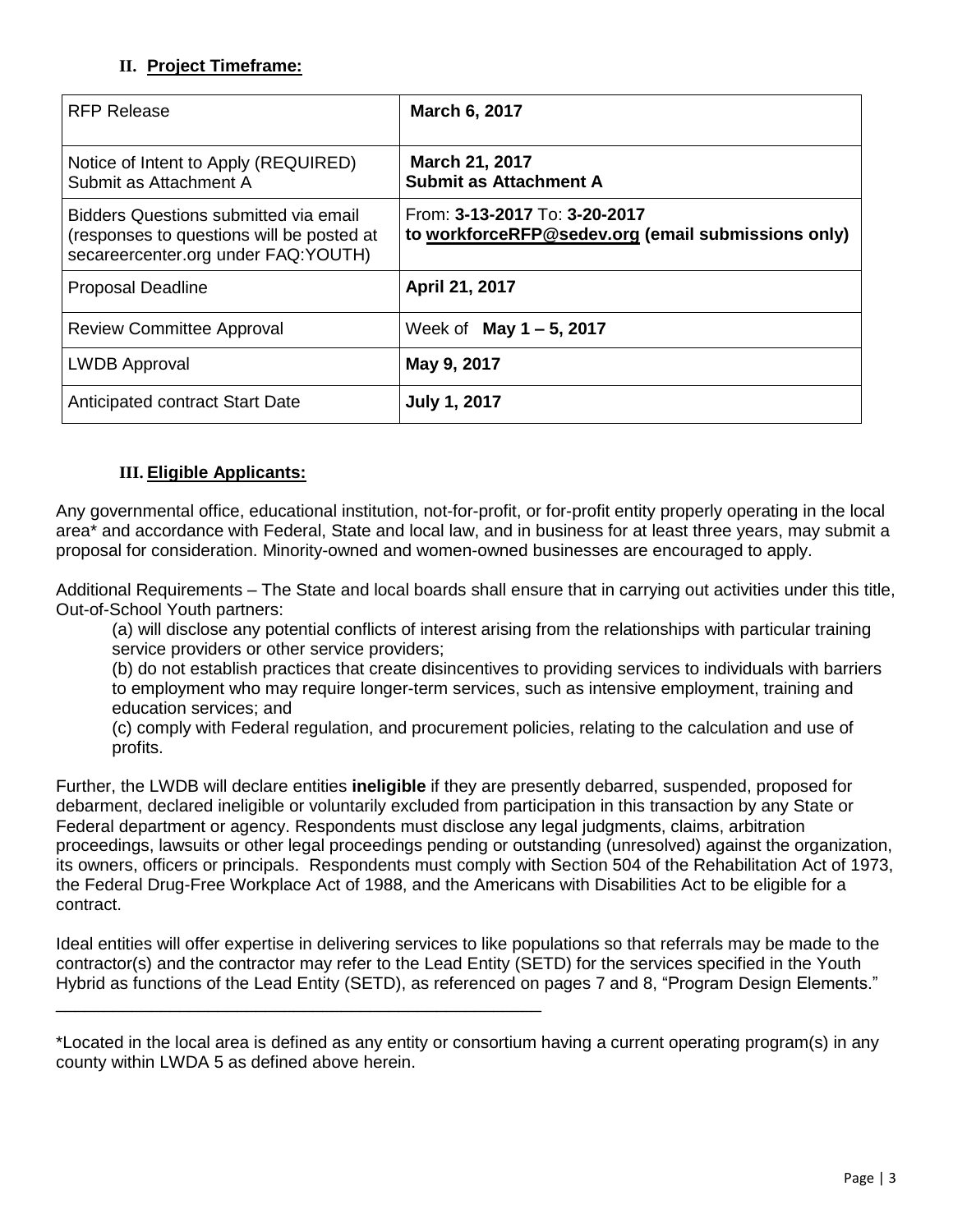# **IV. Funding and Contracting:**

The LWDB will award funds to successful proposers to promote continuity and coordination of services identified in the RFP. The LWDB will award an initial contract on a fee for services basis, to successful respondents effective July 1, 2017 through June 30, 2018 with an annual budget not to exceed **\$100,000**. Subject to performance of deliverables and available funds, the selected partners may be eligible for up to three (3) 1-year extensions with up to a 5% to 10% budget increase each year with evidence for justification. All funding of this RFP is contingent upon the LWDB and partner agreement of fund availability.

If a contract is awarded, the submitted proposal will become part of the official contract file. Any commitments made in the proposal will be part of the contract and will be binding on the contractor.

The contract awarded will be cost reimbursement and fee for service based on a per participant cost. No expenses are reimbursable until a contract has been fully executed (signed by all parties). Monthly invoices are due by the 10<sup>th</sup> of the month for the previous month and must include documentation of eligible Out-of-School Youth participants served. Invoice will be paid within 30 days of receipt of approved documentation.

The issuance of this solicitation in no way commits the LWDB to pay any cost for the preparation and submission of a proposal. The Bidder assumes all costs of preparation of the proposal and any presentation necessary for the proposal process.

# **V. Delivery of Services:**

The LWDB announces the release of a Request for Proposals to provide partner funding for select components where community providers hold expertise in elements not be specified as delivered by the Lead Entity (SETD). The following is a list of locations where Lead Entity (SETD) staffs are located:

**American Job Center - Chattanooga—Eastgate Town Center Address: 5600 Brainerd Road City/State/Zip: Chattanooga, TN 37411 Phone: (423) 894-5354 Website: secareercenter.org**

| <b>American Job Center - Athens</b> |
|-------------------------------------|
| Address: 410 N. Congress Parkway    |
| City/State/Zip: Athens, TN 37303    |
| Phone: (423) 745-2028               |
| Website: secareercenter.org         |

**American Job Center – Cleveland Address: 301 Keith Street City/State/Zip: Cleveland, TN 37311 Phone: (423) 790-5552 Website: secareercenter.org**

**American Job Center – Kimball - Marion Workforce Development Address: 426 Battle Creek Road City/State/Zip: South Pittsburg, TN37380 Phone: (423) 837-9103 Website: secareercenter.org**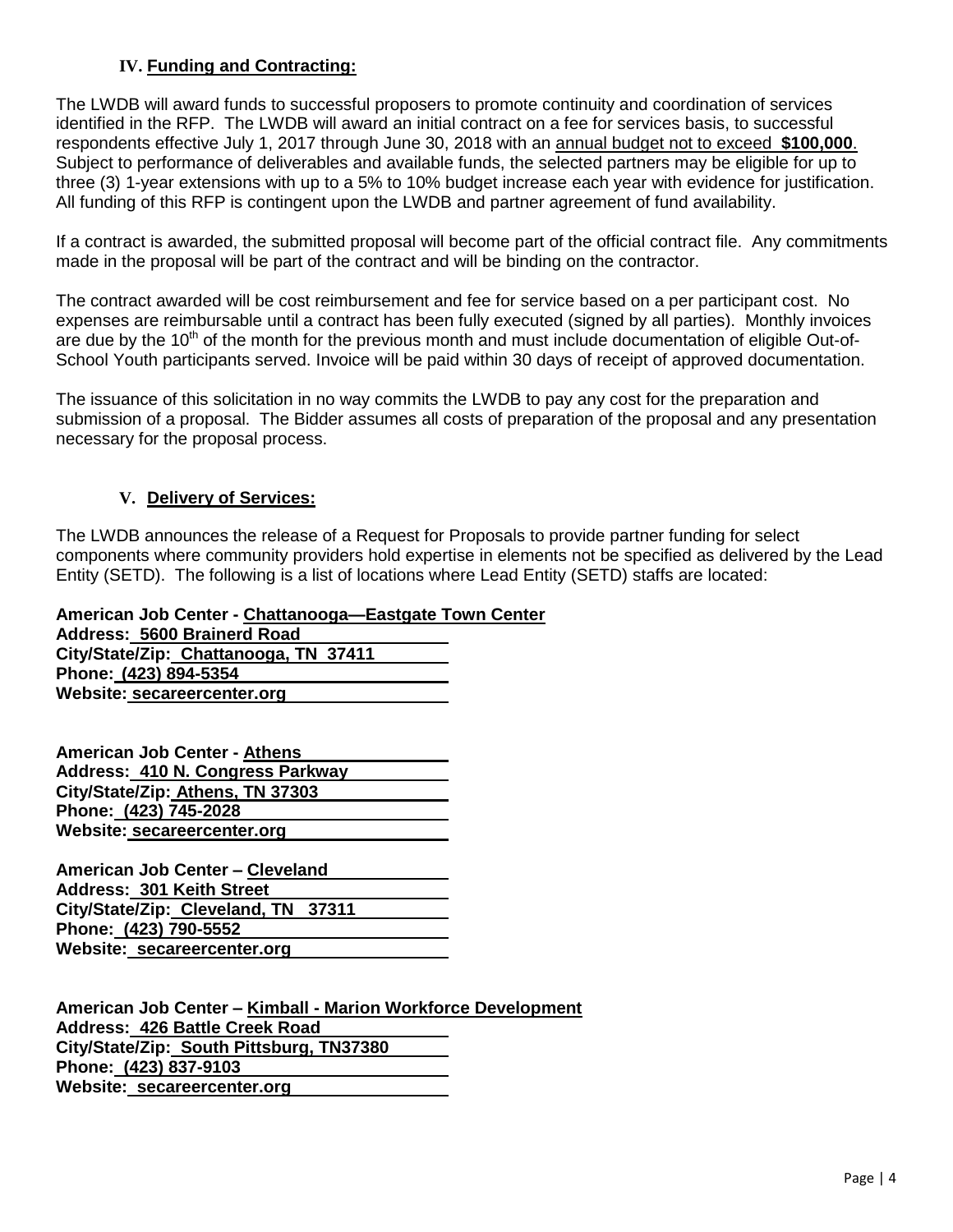**American Job Center – Dayton Regional Skills Center Address: 200 4 th Avenue City/State/Zip: Dayton, TN 37231 Phone: (423) 570-1107 Website: secareercenter.org**

**Access Point – Dunlap Sequatchie County—Dunlap Chamber of Commerce Address: 15643 Rankin Avenue North City/State/Zip: Dunlap, TN 37327 Phone: (423) 949-2402 Website: secareercenter.org**

#### **Onsite partners may include the following:**

| <b>Function/Partner</b>                   |  |  |  |  |
|-------------------------------------------|--|--|--|--|
| Title I Adult, Dislocated Worker, Youth   |  |  |  |  |
| <b>Title II Adult Education</b>           |  |  |  |  |
| <b>Title III Wagner Peyser</b>            |  |  |  |  |
| <b>Title IV Vocational Rehabilitation</b> |  |  |  |  |
| <b>TANF</b>                               |  |  |  |  |
| <b>Veteran Services</b>                   |  |  |  |  |
| <b>TAA/TRA</b>                            |  |  |  |  |
| <b>RESEA</b>                              |  |  |  |  |
| <b>SNAP</b>                               |  |  |  |  |
| Other                                     |  |  |  |  |

#### **VI. Scope of Work:**

The purpose of this Request for Proposals (RFP) is to identify and fund partners to provide selected services to eligible Out-of-School Youth, as referred by the Lead Entity (SETD). SETD envisions a system where Out-of-School Youth in the Southeast Tennessee region (Bledsoe, Bradley, Hamilton, Marion, McMinn, Meigs, Polk, Rhea, and Sequatchie) are able to easily access a comprehensive and integrated set of education and training supports in partnership between the Lead Entity (SETD) and referral contractors that offer unique expertise. These partnerships should increase the number of Out-of-School Youth productively engaged in the workforce, thereby increasing self-sufficiency and reducing poverty.

SETD seeks innovative proposals that reflect a clear approach to delivering selected services to disconnected Out-of-School Youth in partnership with the Lead Entity (SETD).

SETD will provide grant funding with a maximum liability of \$100,000 **via a cost reimbursement contract**, where Partner Contractors are paid under a fee for service agreement for Youth participants referred by the Lead Entity (SETD) and served by the Partner Contractor

The following requirements apply to all respondents funded under this WIOA solicitation and clearly specify the services to be provided by the Lead Entity (SETD) in the Youth Hybrid: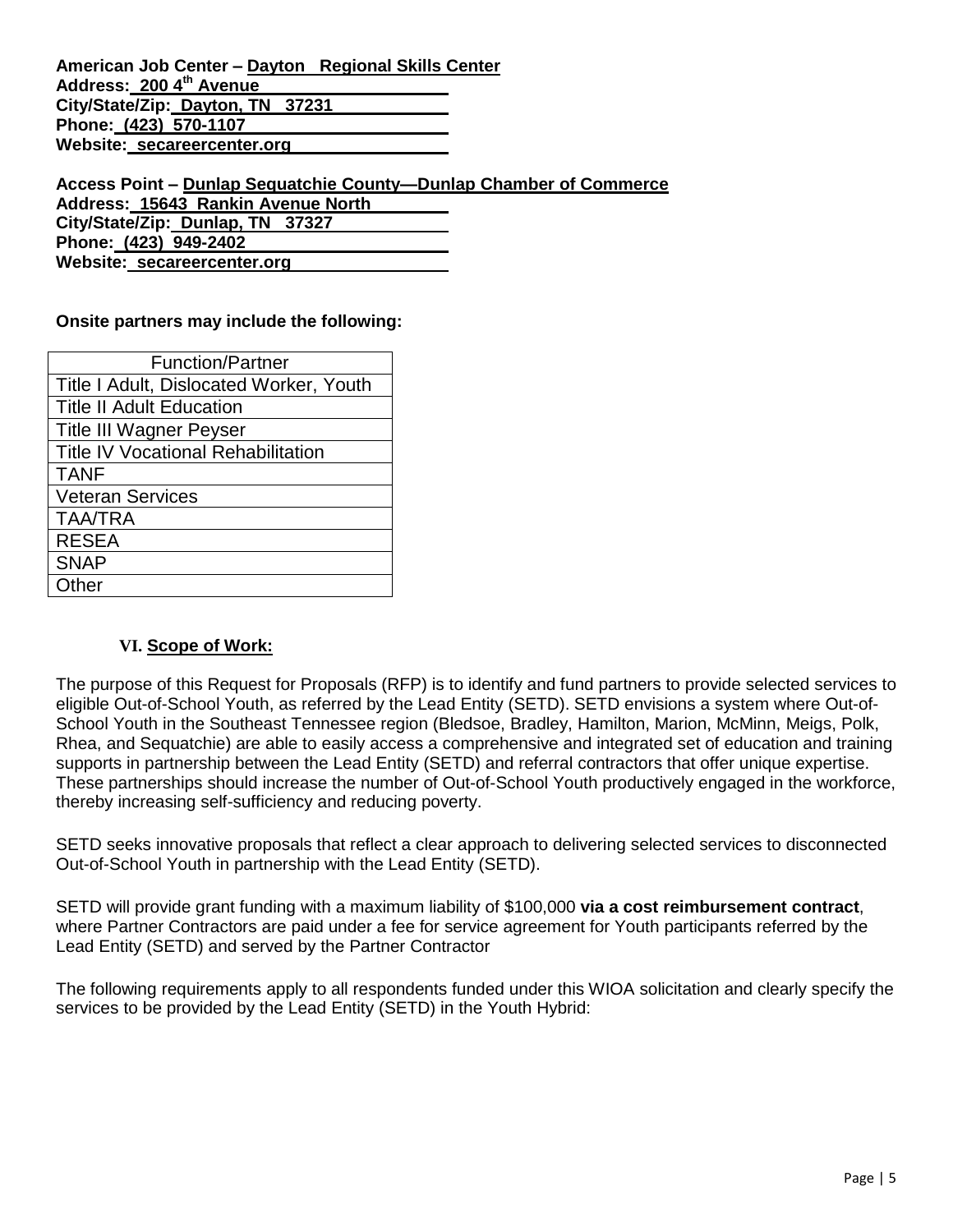# **A. Target Population to be identified, determined eligible by the Lead Entity (SETD):**

Out-of-School Youth: An ''Out-of-School Youth'' shall be eligible to participate in these programs if such individual is:

(i) Not attending any school (secondary or post secondary) with the exception of Adult Education, Job Corps or Build programs;

(ii) Not younger than age 16 or older than age 24 at time of eligibility determination;

and

(iii) One or more of the following:

(a) A school dropout at time of enrollment (Youth in alternative school are not considered drop outs)

(b) A Youth who is within the age of compulsory school attendance, but has not attended school for at least the most recent complete school year calendar quarter.

(c) A recipient of a secondary school diploma or its recognized equivalent who is a low-income individual and is:

(aa) basic skills deficient (see definition page 20)

(bb) an English language learner

(d) An individual who is subject to the juvenile or adult justice system

(e) A homeless individual, a homeless child or Youth, a runaway, in foster care or has aged out of the foster care system, a child eligible for assistance under the Social Security Act, or in an out-of-home placement.

(f) An individual who is pregnant or parenting.

(g) A Youth who is an individual with a disability.

(h) A low-income individual who requires additional assistance to enter or complete an educational program or to secure or hold employment

### **B. Collaboration and Partnerships defined in relation to the role of the Lead Entity (SETD)**

SETD seeks proposals demonstrating collaborations with other agencies in order to access appropriate services for participating Out-of-School Youth. Proposals are expected to demonstrate capacity to fulfill only the service requirements specified to be delivered by the Partner Contractor(s). Letters of support/coordination or Memoranda of Understanding (MOU) should be included with proposals. The intent of this RFP is to enhance existing programs/services rather than to duplicate them.

Funds provided under this RFP **shall not be used to duplicate facilities or services available** in the area (with or without reimbursement) from the Federal, State or local sources, unless it is demonstrated that alternative services or facilities would be more effective or more likely to achieve the local workforce development area's performance goals.

#### **C. Program Design Elements**

The following describes the Youth Hybrid Approach to delivering the fourteen (14) required services local programs must, at a minimum, provide to Youth per Section 129 (c)(2) of the Act with specific clarification as to the services being requested in this RFP and the services being provided by the Lead Entity (SETD). It is noted that all participants will not need all services and will receive only those appropriate, based on their Individual Service Strategy (ISS). The Lead Entity (SETD) will have primary responsibility for ensuring that each participant receives the full continuum of services.

Elements being procured under the RFP to be delivered by Partner Contractors:

1. *Tutoring, study skills training*, and evidence based dropout prevention strategies that lead to completion of a secondary school diploma or its recognized equivalent or for a recognized postsecondary credential;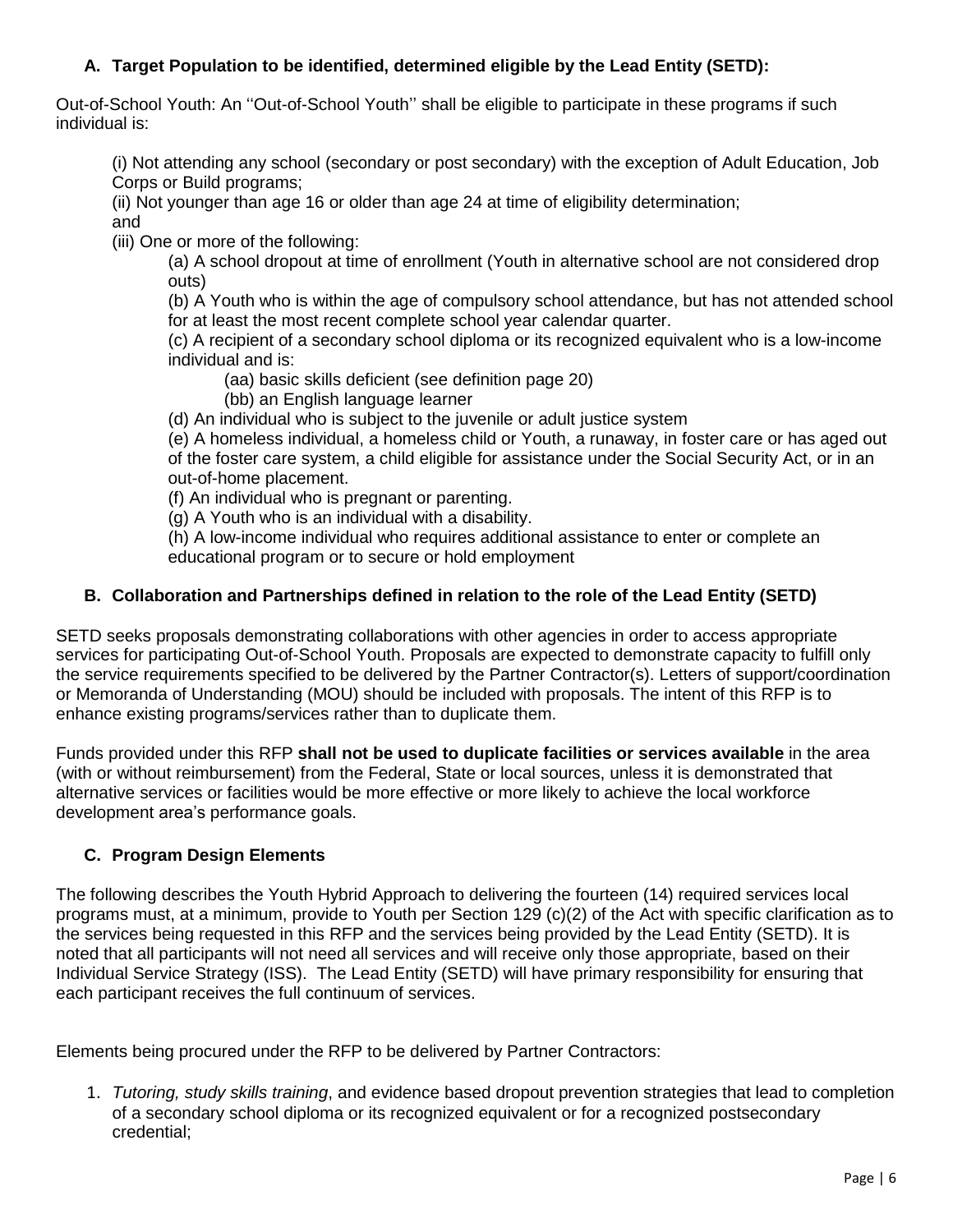- 2. *Adult mentoring* for a duration of at least twelve (12) months, that may occur both during and after program participation;
- 3. *Financial literacy education* supporting the ability of participants to create household budgets, initiate savings plans, and make informed financial decisions about education, retirement, home ownership, wealth building or other savings goals.

Proposing providers may submit proposals to provide some or all three of the services listed above, #1- 3 and may also propose to serve some or all of the nine counties in the Local Workforce Development Area listed on page 2, "Background."

Further, the Youth Contract Partners will be required to coordinate with several designated leadership staff members; however, will be responsible to **Susan Cowden** at [scowden@sedev.org,](mailto:scowden@sedev.org) as contract officer.

Services to be provided by the Lead Entity (SETD):

- 4. *Alternative secondary school* offerings.
- 5. *Paid and unpaid work experiences*, including summer employment opportunities, internships, preapprenticeship programs, job shadowing and on the job training opportunities; (employer engagement is to be coordinated with the Tennessee Career Center Business Services Team)
- 6. *Occupational skills training*, which shall include priority consideration for training programs that lead to recognized postsecondary credentials that are aligned with in demand industry sectors or occupations. (Proposing entity will support and arrange for training; however, fiscal agent will authorize and pay for services outside this solicitation).
- 7. *Supportive services* such as transportation assistance, childcare, work attire funding may be available based on the ISS
- 8. *Follow-up services* are required for a minimum 12-month period after the Youth has exited from the program.
- 9. *Comprehensive guidance and counseling* activities assist Youth in making sound decisions regarding their education and professional plans and goals.
- 10. *Entrepreneurial skills* training including, but not limited to, knowledge of start-up business models, writing business plans, financial management, basic accounting and finance principles, legal and risk management, marketing needs and planning, customer service, time management, HR issues, record keeping and taxes.
- 11.*Education offered concurrently with and in the same context as workforce preparation* activities and training for a specific occupation or occupational cluster- this program element reflects the integrated education and training models and requires integrated education and training to occur concurrently and contextually with workforce preparation activities, basic academic skills, and hands-on occupational skills training are to be taught within the same time frame and connected to training in a specific occupation, occupational cluster or career pathway. (WIOA sec. 129©(2)(E))
- 12.*Leadership development* opportunities which may include such activities as positive social behavior and soft skills, decision-making, teamwork, and other activities.
- 13.*Services that provide labor market and employment information* about in-demand industry sectors and occupations
- 14. *Activities that help Youth prepare for and transition to post-secondary education and training.*

# **VII. Requested Response:**

# **A. Executive Summary**

Provide a one (1) page to summary of your agency's proposal, including organization's history, mission and vision, services being proposed and counties being proposed.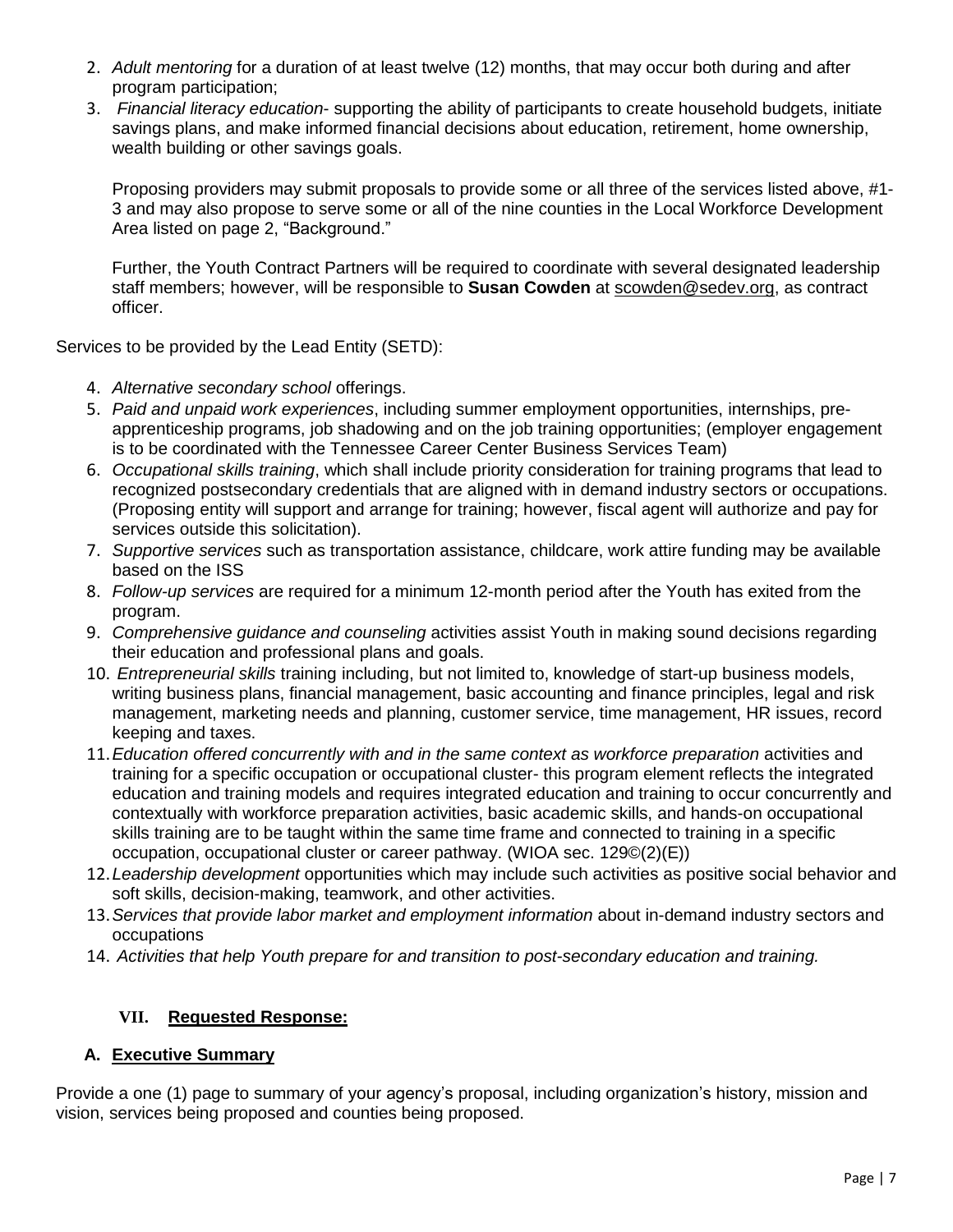# **B. Relevant Experience (up to 25 points)**

Describe your agency and its relevant experience working with WIA, WIOA and its workforce programs and/or experience in project management of similar programs in the Local Area. Include experience in implementing systems and/or processes across partner agencies. Give examples of successes you have had working with multiple partners towards a common goal and examples of the success that your organization is had performing the services you are proposing to deliver. Include at least two (2) references who can verify experience.

# **C. Approach to Work (up to 25 points)**

Taking into account the information provided in the Scope of Work, thoroughly describe how your agency will structure an approach to each of the services that your organization is planning to provide or, including, but not limited to: oversight of multi-organizational staff, partner collaboration, within the entity and outreach/referral for enrollment. The bidder should provide a plan or demonstrated expertise for working with both urban and rural communities based on the counties being proposed for services. Methods of measuring customer satisfaction and outcomes should be included in the narrative. Program design and service delivery models should clearly correlate to the vision and mission of the LWDB. Describe data and reporting system processes, tracking and evaluating specific performance goals Include a workflow/logistical model as an attachment.

# **D. Staffing/Project Management (up to 20 points)**

Describe how this work will be staffed/managed. Identify the person or position in your organization who will be the primary staff person for the project or the job posting that will be used to acquire adequate staff. Ideally, organizations will provide a detailed description of the staff person's background or required qualifications for new hire. Include an organizational chart of the proposing agency and how the staffing of the proposal relates. If your agency is also a One-stop partner, please affirm that you understand that you may be required to enter into an agreement with the LWDB and CEO to clarify how your organization will carry out its responsibilities while demonstrating compliance with WIOA regulations, OMB circulars and State policy.

# **E. Fiscal Accountability and Budget (up to 30 points)**

Describe the agencies fiscal accountability system, including experience with managing multiple federal, state or private grants. Include a copy of the agency's most recent audit, financial history, and up-to-date taxes as an attachment to proposal. Provide an itemized budget to support the proposal, including a narrative to explain all budgetary items.

The budget proposal should be a cost reimbursement/cost per participant budget as outlined in Appendix B by example. Respondents should estimate the actual cost of the service and come up with a cost per participant. This section carries the highest weight in the scoring of proposals because we are seeking agencies that already have expertise in these areas, are offering similar services to like individuals and would like to expand these services to participants in the WIOA Out-of-School Youth program for which the WIOA program will reimburse the organizations for the services to this specific referred population.

# **VIII. Response Requirements & Format:**

Each proposal should include the following required documents:

- Proposing Entity Information Form (Appendix A)
- Executive Summary (1 page limit)
- Narrative of Approach to Work (4 page limit)
- Budget & Budget Narrative (Appendix B)
- Organizational Chart of Proposing Entity
- Two (2) Letters or contact information for References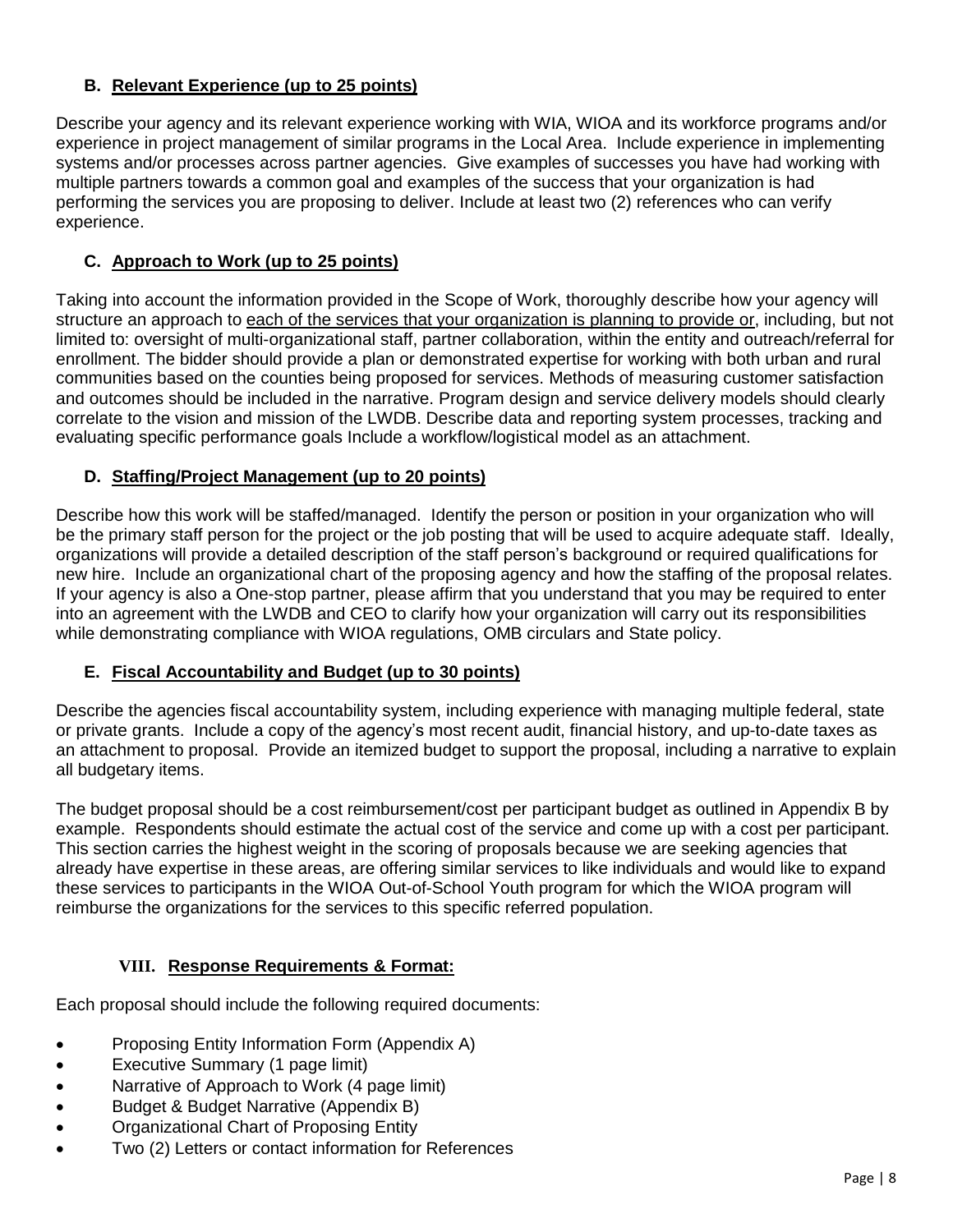- Copy of most recent financial audit
- Signed Conflict of Interest Form (Appendix C)

Each proposal should meet the following format:

Proposal may be hand delivered, mailed or emailed to [workforceRFP@sedev.org](mailto:scowden@sedev.org) with Subject: YOUTH SERVICES (HYBRID APPROACH) RFP Submission from your agency/company. It is the responsibility of the proposing agency to assure that the proposal is received prior to the deadline. Late submissions will NOT be accepted. Hand delivered or mailed proposals should be addressed as follows and include a notation on the outside of envelope "RFP for Contract Partner" and the agency name.

Susan Cowden, WIOA Director Local Workforce Development Board, Area 5 5600 Brainerd Road Suite A-5 Chattanooga, TN 37411

• The signatory authority must have the legal right to enter into contracts for the submitting entity.

 Proposal should be Single-sided printing, numbered pages, one inch margins, double-spaced and 12 point font

 DO NOT STAPLE, punch holes, use folders, or bind your copies in any way, other than with removable binder clips or paperclips.

# **IX. Evaluation and Award**

Applications will be evaluated by a team of reviewers which may include Local Elected Officials, Board Members, staff and/or partners. An entity's failure to submit a complete proposal or to respond in whole to RFP requirements will result in the proposal being deemed non-responsive and thus ineligible for funding. A proposal may also be deemed "non-responsive" if the submitted price is found to be excessive or inadequate as measured by criteria stated in the RFP, or the proposal is clearly not within the scope of the project described and required in the RFP. The LWDB reserves the right to cancel this procurement at any time, for any reason.

The LWDB reserves the right to contract with any respondent that falls within the acceptable point range. All proposals will be scored according to the evaluation criteria included in section VII of this RFP. The LWDB is not required to contract with the entity receiving the highest average score as a result of the proposal review process. The contract will be awarded based on the most responsive bidder whose offer is most advantageous to the LWDB in terms of cost, functionality, and other factors specified in this RFP. The award may be negotiated at the discretion of the LWDB or made on the basis of the initial bid/offer received, without discussions or requests for best and final offers. Proposals with average reviewers scores below 70 of a possible 100 points will not be considered for funding. Proposals with average reviewers scores of less than ½ of allowable points on any component will not be considered for funding. Proposals that do not meet minimum standards will not be considered for funding.

Read this document carefully. Your proposal must conform in all respects to the requirements contained herein. Proposals that fail to meet any of these requirements will be found non-responsive and rejected.

# **X. Additional Information**

#### **A. Bidders Questions**

A bidder's conference is not planned for the RFP. It is the responsibility of the bidder to inquire about any requirements of this RFP that are not understood. Questions must be submitted via email at the following address: workforceRFP@sedev.org, Subject: RFP Questions. The deadline for written emailed questions is included on page 4, "Project Timeframe."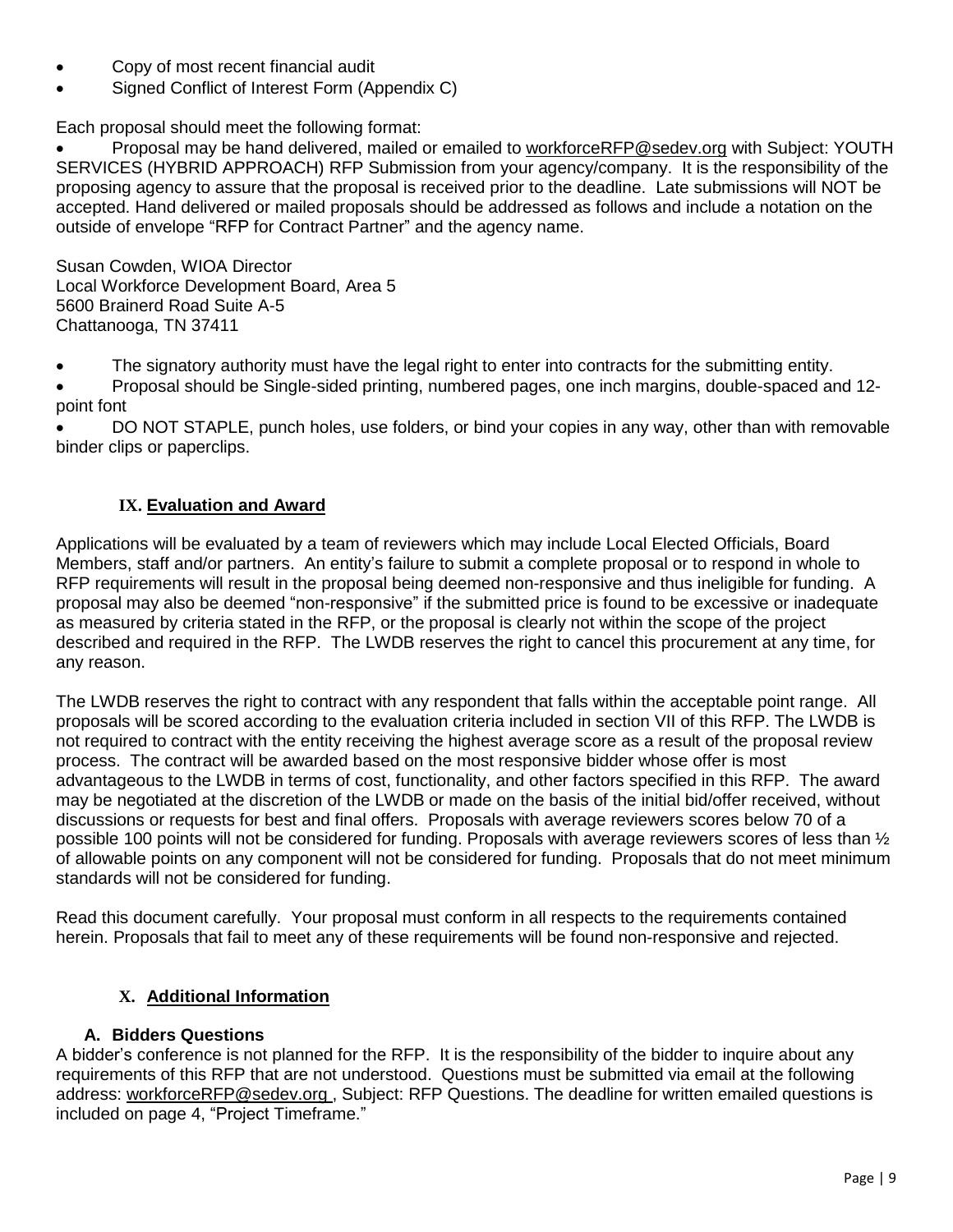# **B. Oversight and Evaluation**

The LWDB will monitor and evaluate the proposed entity to determine compliance and the quality service provided. External monitoring and evaluation may also be conducted periodically by the U.S. Department of Labor, Tennessee Department of Labor and Workforce Development, and any other agency that provides funding for the Youth Hybrid Partner contract.

# **C. Accessibility and Equal Opportunity**

The LWDB is committed to equal access for all customers to all services. All contractors must ensure equal opportunity to all individuals. No individual in LWDA shall be excluded from participation in, denied the benefits of, or subjected to discrimination under any Workforce Innovation and Opportunity Act funded program or activity because of race, color, religion, sex, national origin, age, disability, English proficiency, sexual orientation, political affiliation or belief. All entities are expected to demonstrate full compliance with the Americans with Disabilities Act Amendments Act of 2008 (ADAAA) and all other equal opportunity laws. This includes ensuring contract staff receive accessibility training, and may involve developing accessibility plans. All respondents must ensure all written materials and communications include the statement: *"Reasonable accommodations and auxiliary equipment and services are available upon request."*

### **D. Fiscal Review**

The LWDB will also conduct a fiscal review of all qualified proposals. We will review proposal budgets, agency audits, and responses to questions related to fiscal operations. The LWDB reserves the right to review and request further information regarding the respondent's financial situation, if not sufficiently outlined in the submitted audit(s). The LWDB reserves the right to assess the risk posed by any recent, current or potential litigation, court action, investigation, audit, bankruptcy, receivership, financial insolvency, merger, acquisition, or other event that might affect an organization's ability to operate the requested program.

# **E. Past Performance Review**

Through this process, The LWDB will review a respondent's performance on any previous and/or existing grant agreement(s) as well as check references submitted from other grantors. Achievement of grant agreement outcomes, along with compliance with programmatic and fiscal guidelines and timelines will be evaluated. The review team will perform an in-depth evaluation of all responsive proposals based upon the criteria herein. Prior to its final funding decision, the LWDB may also: 1) meet with representatives of the responding entity to discuss the proposed program and budget; 2) identify and/or negotiate program or budget changes the responding entity must make as a condition of funding; and 3) identify other documentation the entity must provide as a condition of funding.

Respondents must disclose any legal judgments, claims, arbitration proceedings, lawsuits or other legal proceedings pending or outstanding (unresolved) against the organization, its owners, officers or principals. Respondents must comply with Section 504 of the Rehabilitation Act of 1973, the Federal Drug-Free Workplace Act of 1988, and the Americans with Disabilities Act to be eligible for a contract.

The review team will recommend the final funding recommendations to the LWDB for final approval. Once approved by the board, the LWDB will initiate a contract agreement to the successful respondent.

# **F. Review Committee/Conflict of Interest**

Each member of the Review Committee must have completed and signed a Conflict of Interest Disclosure Statement before participating in the scoring of proposals. Committee members are excluded from participating in discussion and rating of any RFP with which they have a conflict of interest.

No member of the board or other governing body, or representative of an entity who submits a proposal under this RFP may have any contact outside of the formal review process with any employee of the LWDB, or any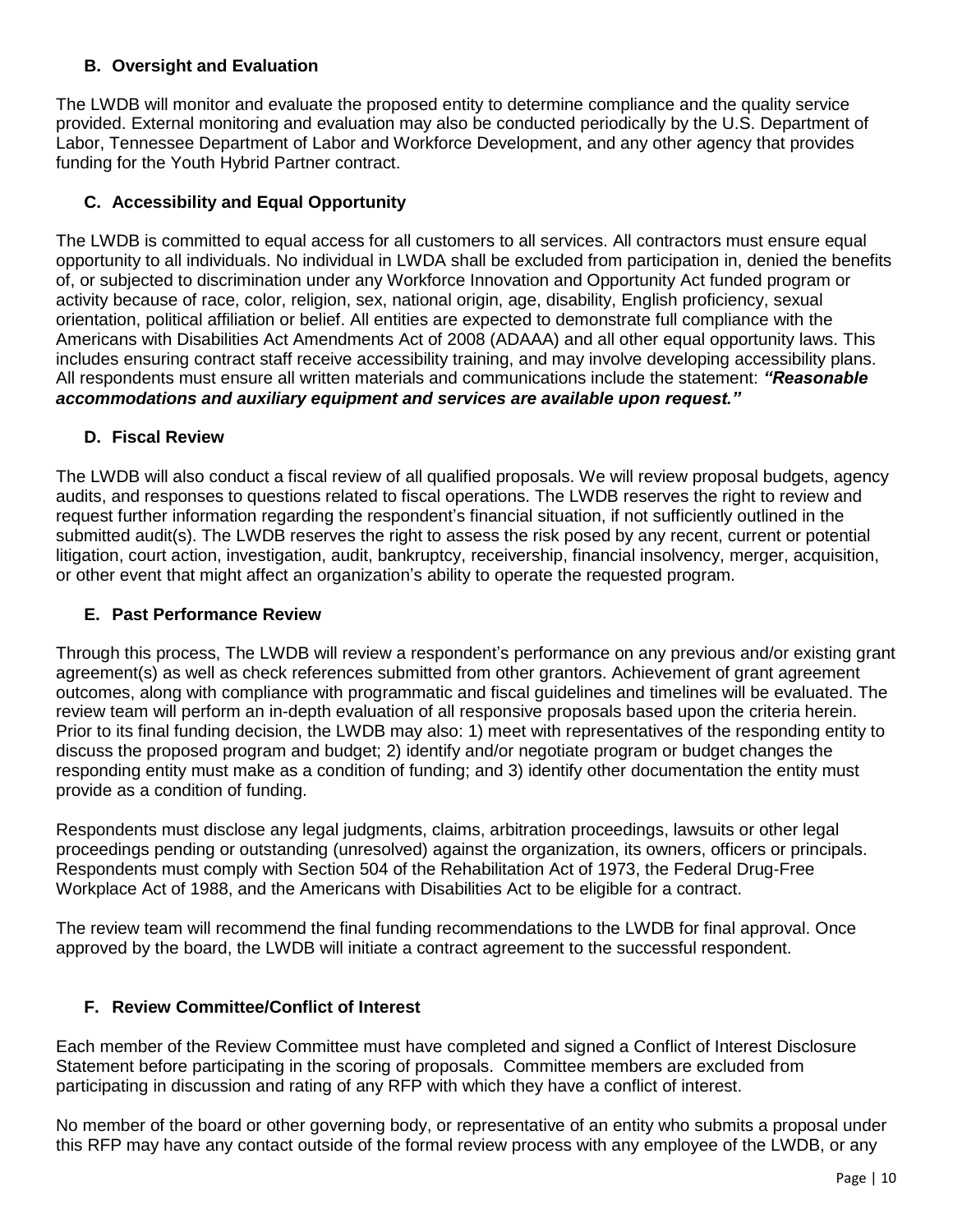member of the Board for purposes of discussing or lobbying on behalf of entity's proposal. This contact includes written correspondence, telephone calls, personal meetings, email messages, or other kinds of personal contact. The LWDB will reject proposals of those entities who violate this condition.

### **G. Notice of Award**

All respondents will be notified by email as to the award status. Unsuccessful respondents who wish to obtain information on the evaluation of the submitted proposal should submit a written request to the Local Workforce Development Board Area 5, at [workforceRFP@sedev.org](mailto:scowden@sedev.org) . Unsuccessful respondents are encouraged to reapply in subsequent funding cycles.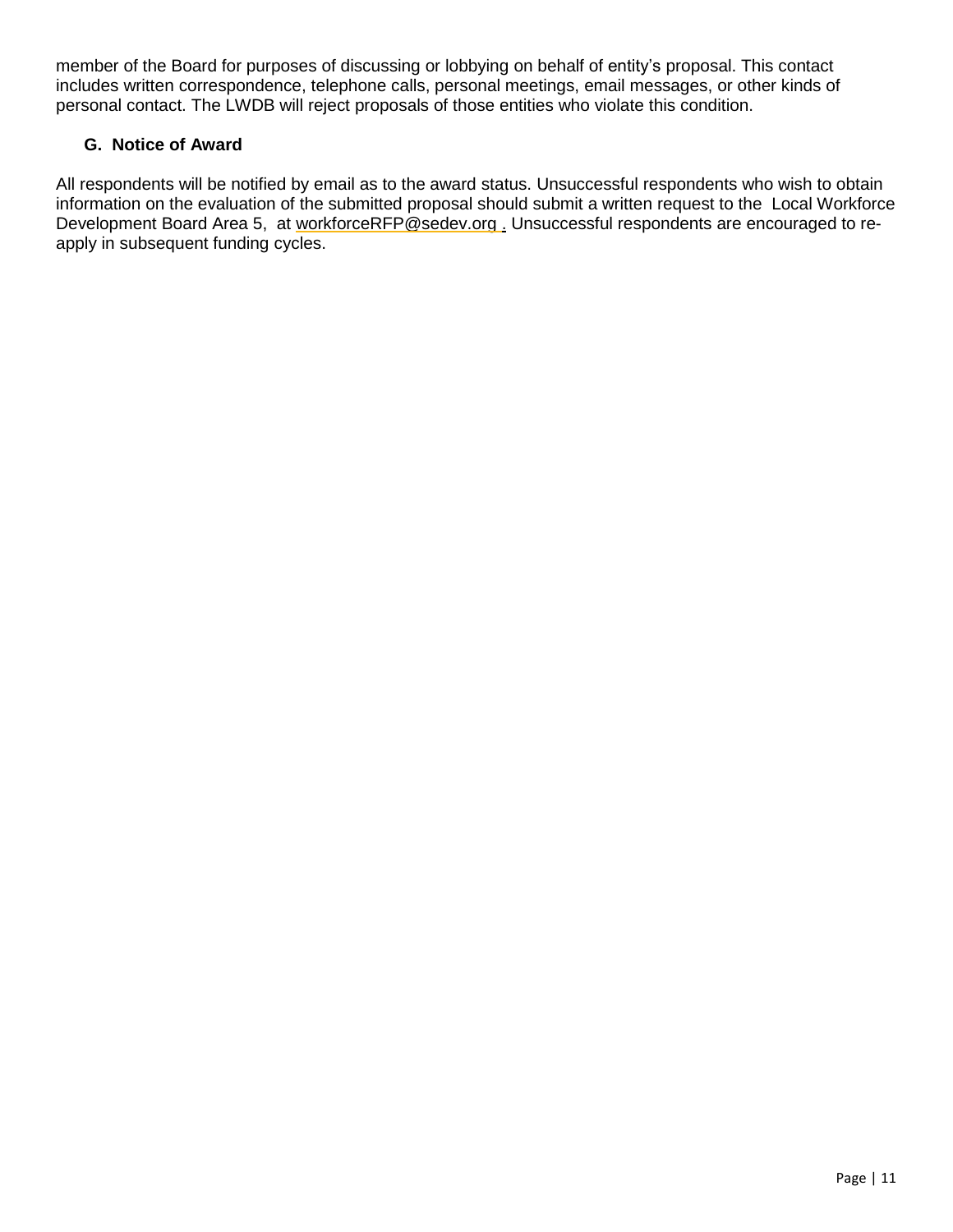# **APPENDIX A: PROPOSING ENTITY INFORMATION FORM and NOTICE OF INTENT TO APPLY**

| Legal Name of Applicant<br>Agency                                                                        |                 |         |
|----------------------------------------------------------------------------------------------------------|-----------------|---------|
| Number of Years in Business                                                                              |                 |         |
| Identifier                                                                                               | FEIN#:          | DUNS #: |
| Type of Organization                                                                                     |                 |         |
| <b>Address Administrative Office</b>                                                                     | Address:        |         |
|                                                                                                          | City/State/Zip: |         |
|                                                                                                          | Website URL:    |         |
| <b>Address Local Office (in</b><br>LWDA, if different from<br><b>Administrative Office)</b>              | Address:        |         |
|                                                                                                          | City/State/Zip: |         |
|                                                                                                          | Website URL:    |         |
| Principal of Agency                                                                                      | Name:           |         |
| (President/CEO/Executive<br>Director                                                                     | Title:          |         |
|                                                                                                          | Email Address:  |         |
|                                                                                                          | Phone:          |         |
| Programmatic Contact Person                                                                              | Name:           |         |
|                                                                                                          | Title:          |         |
|                                                                                                          | Email Address:  |         |
|                                                                                                          | Phone:          |         |
| Projected Funding Amount<br>Requested (estimate only)                                                    |                 |         |
| <b>Signatory Authority</b><br>(may sign electronically if<br>emailed for signatory<br>authority account) |                 |         |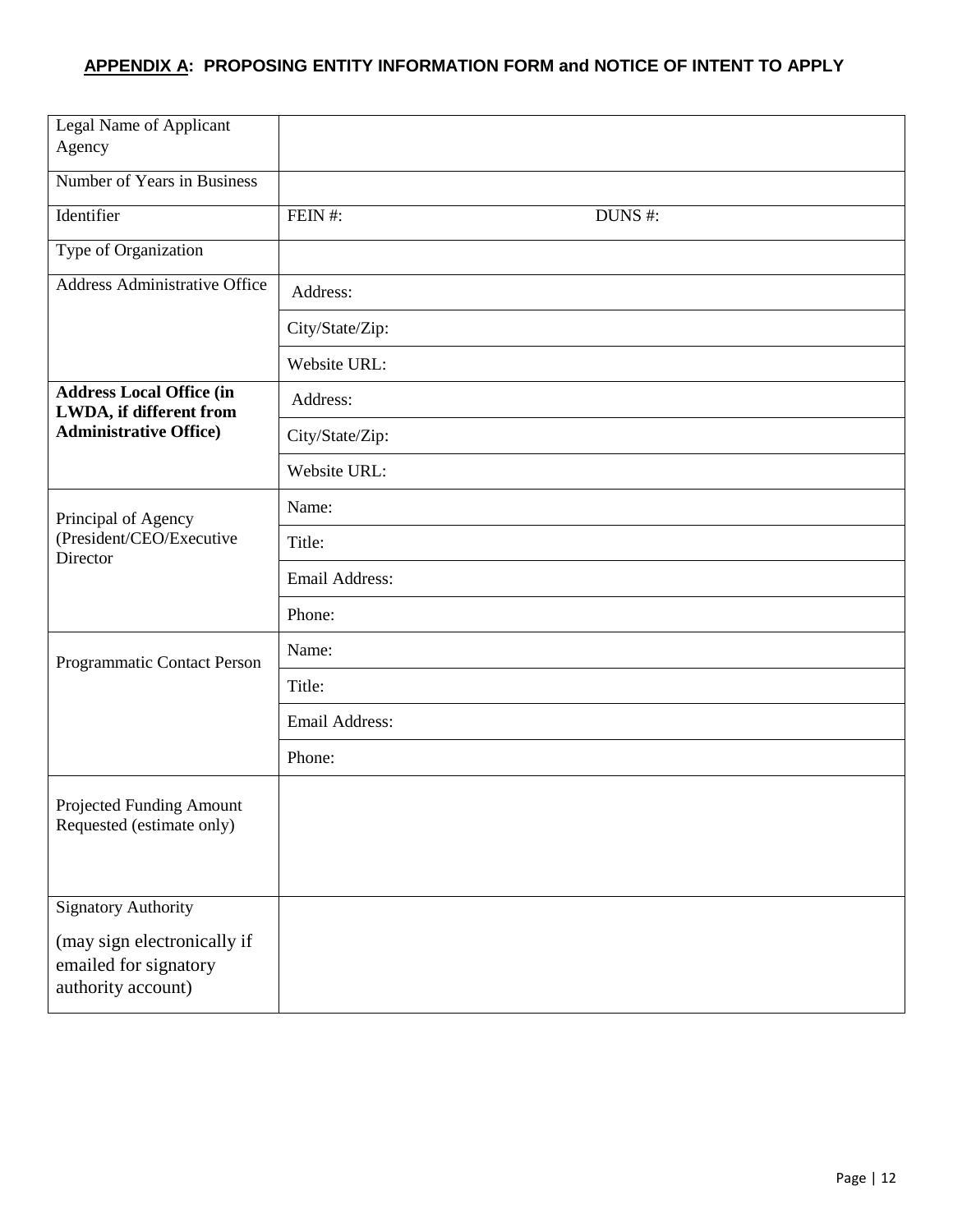# **For Office Use Only - Rate the proposal on the following components:**

|                                                                                                       | Signature__________________________ | Date |
|-------------------------------------------------------------------------------------------------------|-------------------------------------|------|
|                                                                                                       |                                     |      |
| Staffing/Project Management (up to 20 pts) _______ Fiscal Accountability/Budget (up to 30 pts) ______ |                                     |      |
| Relevant Experience (up to 25 pts)                                                                    | Approach to Work (up to 25 pts)     |      |
| Executive Summary: Yes ______ No ______                                                               |                                     |      |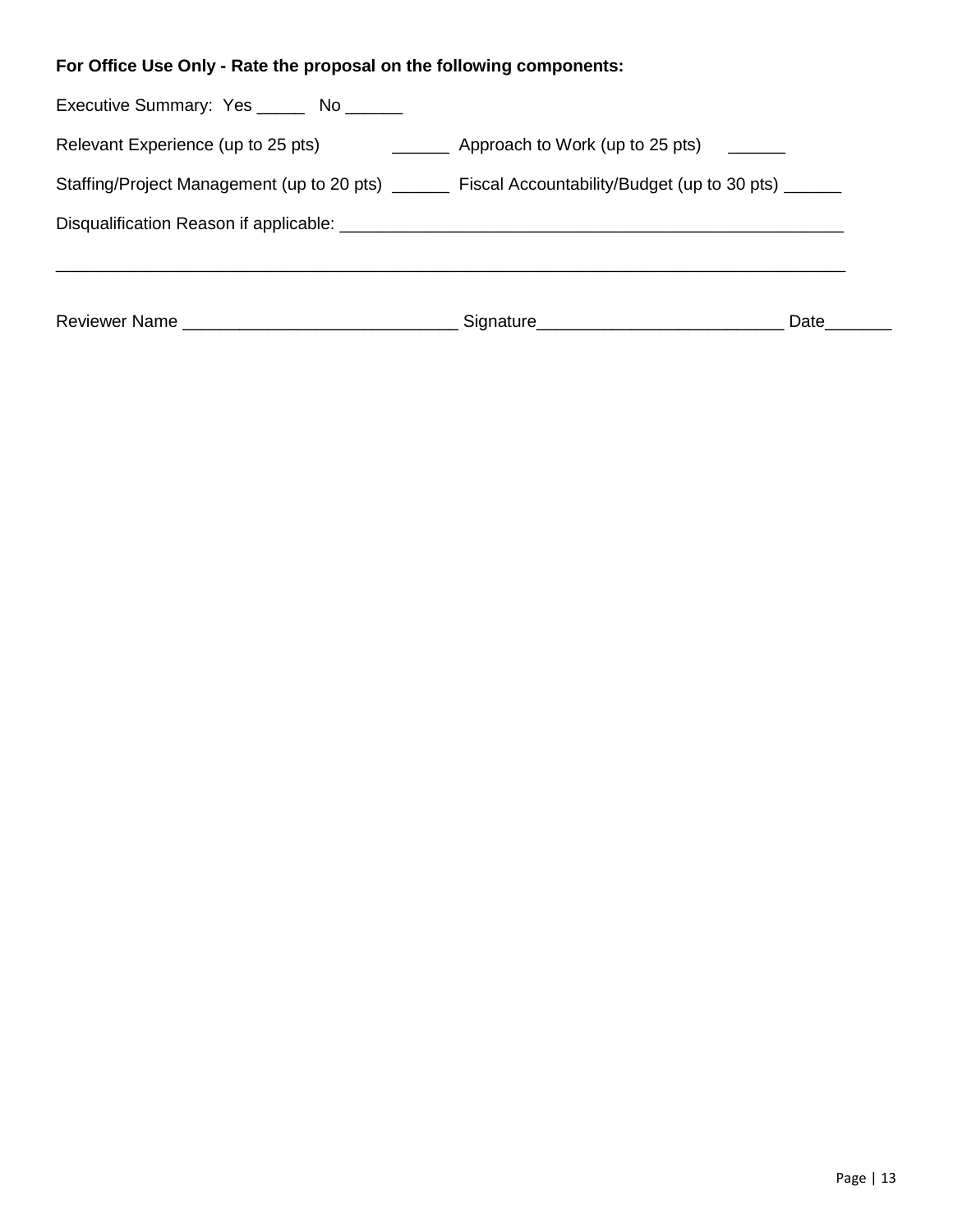# **APPENDIX B: BUDGET FORM**

| <b>Proposed Services</b>       | Cost per<br>enrollment | Cost per<br>outcome | <b>Estimated</b><br>number of<br>Youth | <b>Total</b><br><b>Estimated</b><br><b>Funding</b> |
|--------------------------------|------------------------|---------------------|----------------------------------------|----------------------------------------------------|
|                                |                        |                     |                                        |                                                    |
|                                |                        |                     |                                        |                                                    |
|                                |                        |                     |                                        |                                                    |
|                                |                        |                     |                                        |                                                    |
|                                |                        |                     |                                        |                                                    |
|                                |                        |                     |                                        |                                                    |
| <b>TOTAL ESTIMATED FUNDING</b> |                        |                     |                                        |                                                    |

Narrative: Please explain each line item in detail on how the cost per enrollment and/or cost per outcome were determined. Respondents may propose either, or both enrollment and outcome based payments but if the outcomes are selected, the outcome to be achieved must be specified.